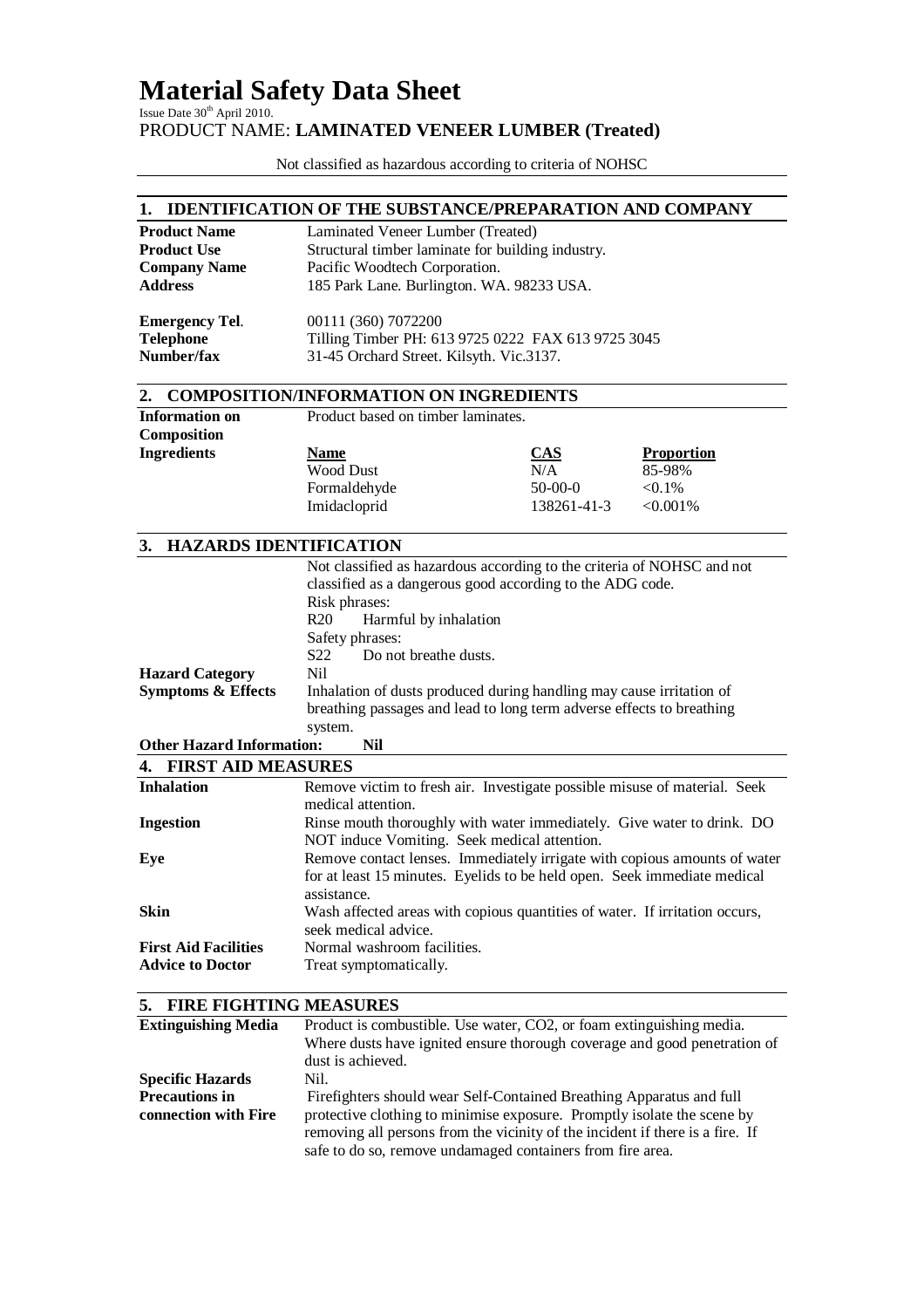# **Material Safety Data Sheet**

|                                        | extraction equipment, stored in sealed containers, and disposed of to             |  |
|----------------------------------------|-----------------------------------------------------------------------------------|--|
|                                        | approved landfill.                                                                |  |
| <b>HANDLING AND STORAGE</b><br>7.      |                                                                                   |  |
| <b>Handling</b>                        | Repeated or prolonged exposure without personal protection should be              |  |
|                                        | avoided in order to lessen the possibility of disorders. It is essential that all |  |
|                                        | who come into contact with this material maintain high standards of personal      |  |
|                                        | hygiene ie. washing hands prior to eating, drinking or going to the toilet.       |  |
|                                        | Use only in a well ventilated area. Keep container closed and bung in place.      |  |
| <b>Storage</b>                         | This product should be stored in a cool, dry, well ventilated area, out of the    |  |
|                                        | reach of children and away from oxidising agents. Do not store for                |  |
|                                        | prolonged periods in direct sunlight.                                             |  |
| 8.                                     | <b>EXPOSURE CONTROLS, PERSONAL PROTECTION</b>                                     |  |
| <b>Exposure Limits</b>                 | No value assigned for this specific item by the National Occupational Health      |  |
|                                        | and Safety Commission (NOHSC). However as with all chemicals                      |  |
|                                        | additives, exposure should be kept to the least possible levels.                  |  |
| <b>Respiratory Protection</b>          | Where dusts are generated during normal operations such as cutting, shaping       |  |
|                                        | and sanding, it is advisable to wear simple particulate dust mask. The risks      |  |
|                                        | associated with this product are from fine dust carrying chemical residues        |  |
|                                        | into the air exchange regions of the breathing passage.                           |  |
| <b>Eye Protection</b>                  | Safety glasses.                                                                   |  |
| <b>Hand Protection</b>                 | Plastic or rubber gloves advisable where prolonged contact is likely.             |  |
| <b>Body Protection</b>                 | Not required.                                                                     |  |
| <b>Eng. Controls</b>                   | Efficient mechanical dust extraction should be employed within the                |  |
|                                        | immediate working area.                                                           |  |
| <b>Other information</b>               | No Biological Limit Value allocated.                                              |  |
| 9.<br>PHYSICAL AND CHEMICAL PROPERTIES |                                                                                   |  |
| Appearance                             | Light to Dark tan timber of various sizes.                                        |  |
| Odour                                  | Feint                                                                             |  |
| <b>Boiling Point</b>                   | Not applicable                                                                    |  |
|                                        |                                                                                   |  |

| vuvu                                      | .                    |
|-------------------------------------------|----------------------|
| <b>Boiling Point</b>                      | Not applicable       |
| <b>Solubility in Water</b>                | Not soluble in water |
| <b>Specific Gravity</b>                   | N/A                  |
| <b>Physical State</b>                     | Solid                |
| <b>Flash Point</b>                        | Non flammable        |
| <b>Flammability</b>                       | Combustible.         |
| <b>Flammable Limits LEL</b> Non flammable |                      |
| <b>Flammable Limits UEL</b> Non flammable |                      |
| <b>10. STABILITY AND REACTIVITY</b>       |                      |

| TV. STADILITT AND REACTIVITT                                      |  |  |
|-------------------------------------------------------------------|--|--|
| Stable under normal conditions of storage and handling.           |  |  |
| Will not occur.                                                   |  |  |
|                                                                   |  |  |
| Strong oxidizing agents.                                          |  |  |
| None known.                                                       |  |  |
|                                                                   |  |  |
|                                                                   |  |  |
| Not a fire hazard. Will support combustion if involved in a fire. |  |  |
|                                                                   |  |  |

## **11. TOXICOLOGICAL INFORMATION**

| <b>Toxicology</b>  | Not available for product. Formaldehyde is a suspected carcinogen however |
|--------------------|---------------------------------------------------------------------------|
|                    | studies have been unable to detect sufficient levels in air during normal |
|                    | processing operations of these laminates to warrant concern.              |
| <b>Information</b> | Formaldehyde OSHA PEL 2ppm STEL 0.75ppm TWA                               |
|                    | Imidacloprid $LD_{50}$ (Oral Rat) 450 mg/Kg                               |
|                    | Wood Dust 15 mgm/m <sup>3</sup> as total dust.                            |
| <b>Inhalation</b>  | May cause irritation to the mouth, nose and throat.                       |